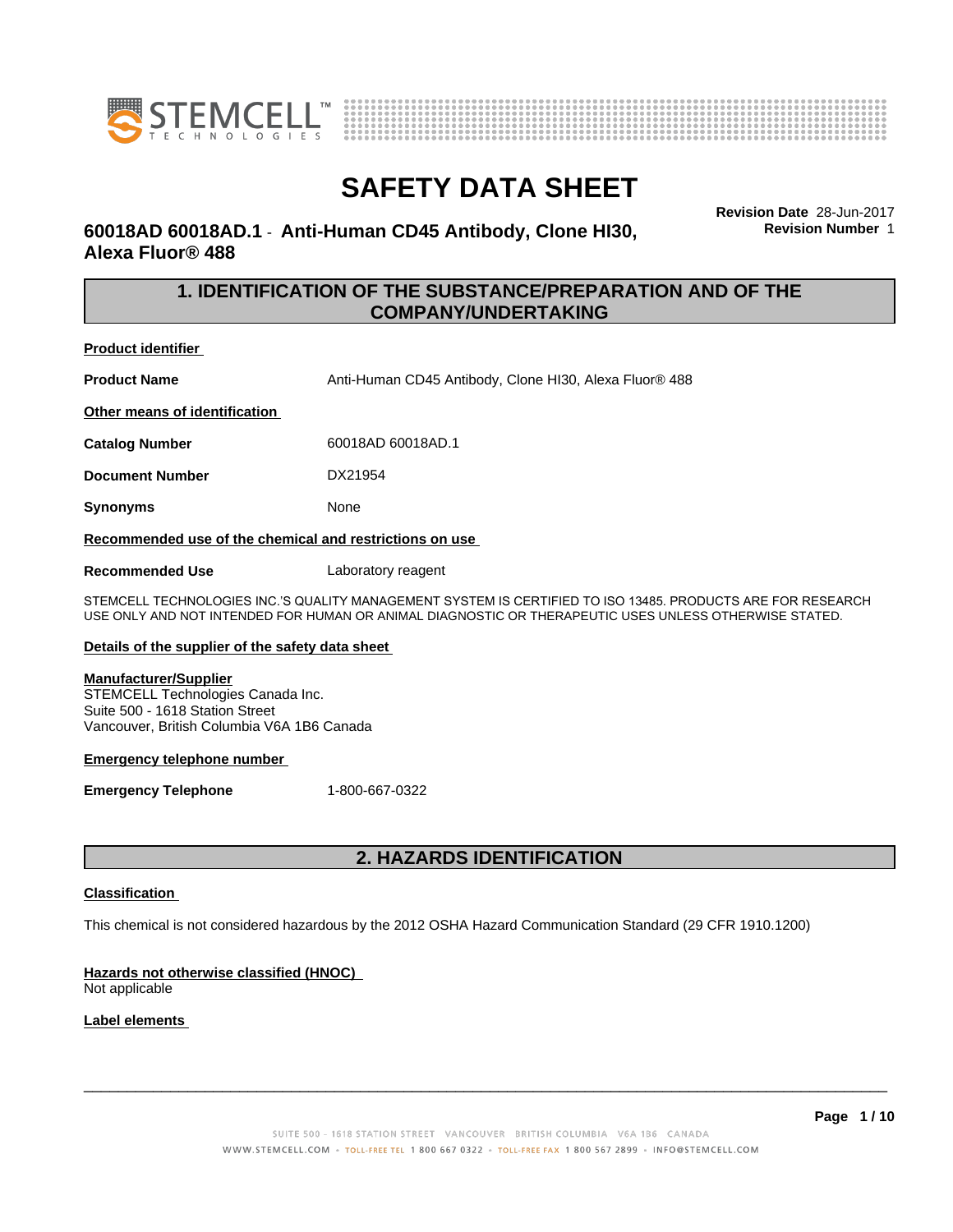



# \_\_\_\_\_\_\_\_\_\_\_\_\_\_\_\_\_\_\_\_\_\_\_\_\_\_\_\_\_\_\_\_\_\_\_\_\_\_\_\_\_\_\_\_\_\_\_\_\_\_\_\_\_\_\_\_\_\_\_\_\_\_\_\_\_\_\_\_\_\_\_\_\_\_\_\_\_\_\_\_\_\_\_\_\_\_\_\_\_\_\_\_\_ **Revision Date** 28-Jun-2017 **60018AD 60018AD.1** - **Anti-Human CD45 Antibody, Clone HI30, Alexa Fluor® 488**

**Revision Number** 1



### **Other Information**

Not applicable

**Unknown acute toxicity** 0 % of the mixture consists of ingredient(s) of unknown toxicity

0 % of the mixture consists of ingredient(s) of unknown acute oral toxicity

0 % of the mixture consists of ingredient(s) of unknown acute dermal toxicity

0 % of the mixture consists of ingredient(s) of unknown acute inhalation toxicity (gas)

0 % of the mixture consists of ingredient(s) of unknown acute inhalation toxicity (vapor)

0 % of the mixture consists of ingredient(s) of unknown acute inhalation toxicity (dust/mist)

# **3. COMPOSITION/INFORMATION ON INGREDIENTS**

### **Substance**

Not applicable.

### **Mixture**

\*The exact percentage (concentration) of composition has been withheld as a trade secret.

# **4. FIRST AID MEASURES**

## **Description of first aid measures**

**Inhalation** Remove to fresh air. **Eye contact Rinse thoroughly with plenty of water for at least 15 minutes, lifting lower and upper eyelids.** Consult a physician.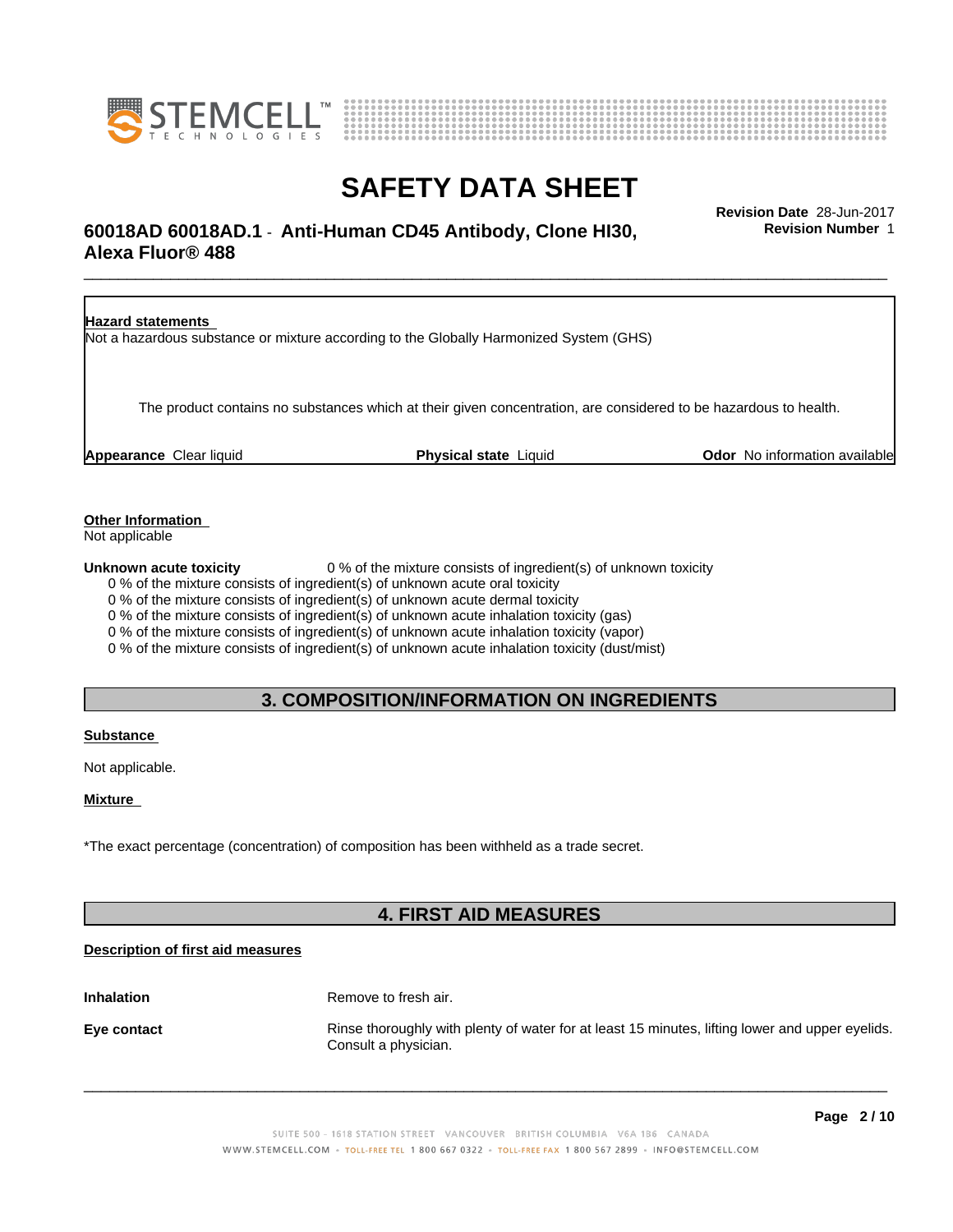



# \_\_\_\_\_\_\_\_\_\_\_\_\_\_\_\_\_\_\_\_\_\_\_\_\_\_\_\_\_\_\_\_\_\_\_\_\_\_\_\_\_\_\_\_\_\_\_\_\_\_\_\_\_\_\_\_\_\_\_\_\_\_\_\_\_\_\_\_\_\_\_\_\_\_\_\_\_\_\_\_\_\_\_\_\_\_\_\_\_\_\_\_\_ **Revision Date** 28-Jun-2017 **60018AD 60018AD.1** - **Anti-Human CD45 Antibody, Clone HI30, Alexa Fluor® 488**

**Skin contact** Wash skin with soap and water. **Ingestion** Clean mouth with water and drink afterwards plenty of water. **Most important symptoms and effects, both acute and delayed Symptoms** No information available. **Indication of any immediate medical attention and special treatment needed Note to physicians** Treat symptomatically. **5. FIRE-FIGHTING MEASURES Suitable Extinguishing Media** Use extinguishing measures that are appropriate to local circumstances and the surrounding environment. **Unsuitable extinguishing media** CAUTION: Use of water spray when fighting fire may be inefficient. **Specific hazards arising from the chemical** No information available. **Explosion data Sensitivity to Mechanical Impact** None. **Sensitivity to Static Discharge** None. **Special protective equipment for fire-fighters** Firefighters should wear self-contained breathing apparatus and full firefighting turnout gear. Use personal protection equipment.

## **6. ACCIDENTAL RELEASE MEASURES**

# **Personal precautions, protective equipment and emergency procedures Personal precautions** Ensure adequate ventilation. **Environmental precautions Environmental precautions** See Section 12 for additional Ecological Information. **Methods and material for containment and cleaning up Methods for containment** Prevent further leakage or spillage if safe to do so.

 $\overline{\phantom{a}}$  ,  $\overline{\phantom{a}}$  ,  $\overline{\phantom{a}}$  ,  $\overline{\phantom{a}}$  ,  $\overline{\phantom{a}}$  ,  $\overline{\phantom{a}}$  ,  $\overline{\phantom{a}}$  ,  $\overline{\phantom{a}}$  ,  $\overline{\phantom{a}}$  ,  $\overline{\phantom{a}}$  ,  $\overline{\phantom{a}}$  ,  $\overline{\phantom{a}}$  ,  $\overline{\phantom{a}}$  ,  $\overline{\phantom{a}}$  ,  $\overline{\phantom{a}}$  ,  $\overline{\phantom{a}}$ 

**Revision Number** 1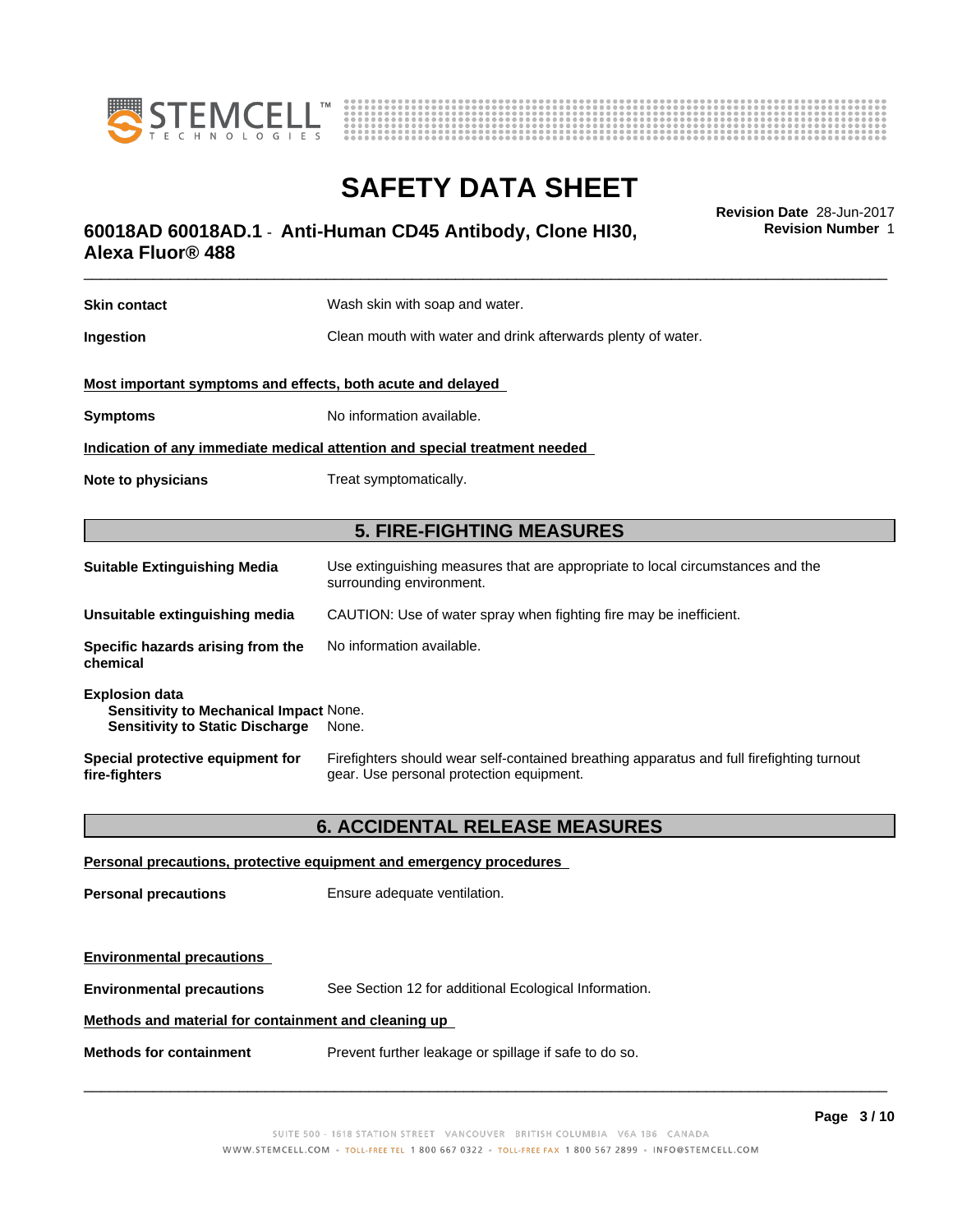



# \_\_\_\_\_\_\_\_\_\_\_\_\_\_\_\_\_\_\_\_\_\_\_\_\_\_\_\_\_\_\_\_\_\_\_\_\_\_\_\_\_\_\_\_\_\_\_\_\_\_\_\_\_\_\_\_\_\_\_\_\_\_\_\_\_\_\_\_\_\_\_\_\_\_\_\_\_\_\_\_\_\_\_\_\_\_\_\_\_\_\_\_\_ **Revision Date** 28-Jun-2017 **60018AD 60018AD.1** - **Anti-Human CD45 Antibody, Clone HI30, Alexa Fluor® 488**

**Revision Number** 1

| Methods for cleaning up                | Pick up and transfer to properly labeled containers.                                 |
|----------------------------------------|--------------------------------------------------------------------------------------|
| <b>Prevention of secondary hazards</b> | Clean contaminated objects and areas thoroughly observing environmental regulations. |

## **7. HANDLING AND STORAGE**

| <b>Precautions for safe handling</b>                         |                                                                          |
|--------------------------------------------------------------|--------------------------------------------------------------------------|
| Advice on safe handling                                      | Handle in accordance with good industrial hygiene and safety practice.   |
| Conditions for safe storage, including any incompatibilities |                                                                          |
| <b>Storage Conditions</b>                                    | Keep containers tightly closed in a dry, cool and well-ventilated place. |

# **8. EXPOSURE CONTROLS/PERSONAL PROTECTION**

## **Control parameters**

**Exposure Limits** This product, as supplied, does not contain any hazardous materials with occupational exposure limits established by the region specific regulatory bodies.

#### **Appropriate engineering controls**

| <b>Engineering controls</b> | Showers              |  |
|-----------------------------|----------------------|--|
|                             | Eyewash stations     |  |
|                             | Ventilation systems. |  |

**Individual protection measures, such as personal protective equipment Eye/face protection** No special protective equipment required. **Skin and body protection** No special protective equipment required.

## **Respiratory protection** No protective equipment is needed under normal use conditions. If exposure limits are exceeded or irritation is experienced, ventilation and evacuation may be required.

**General hygiene considerations** Handle in accordance with good industrial hygiene and safety practice.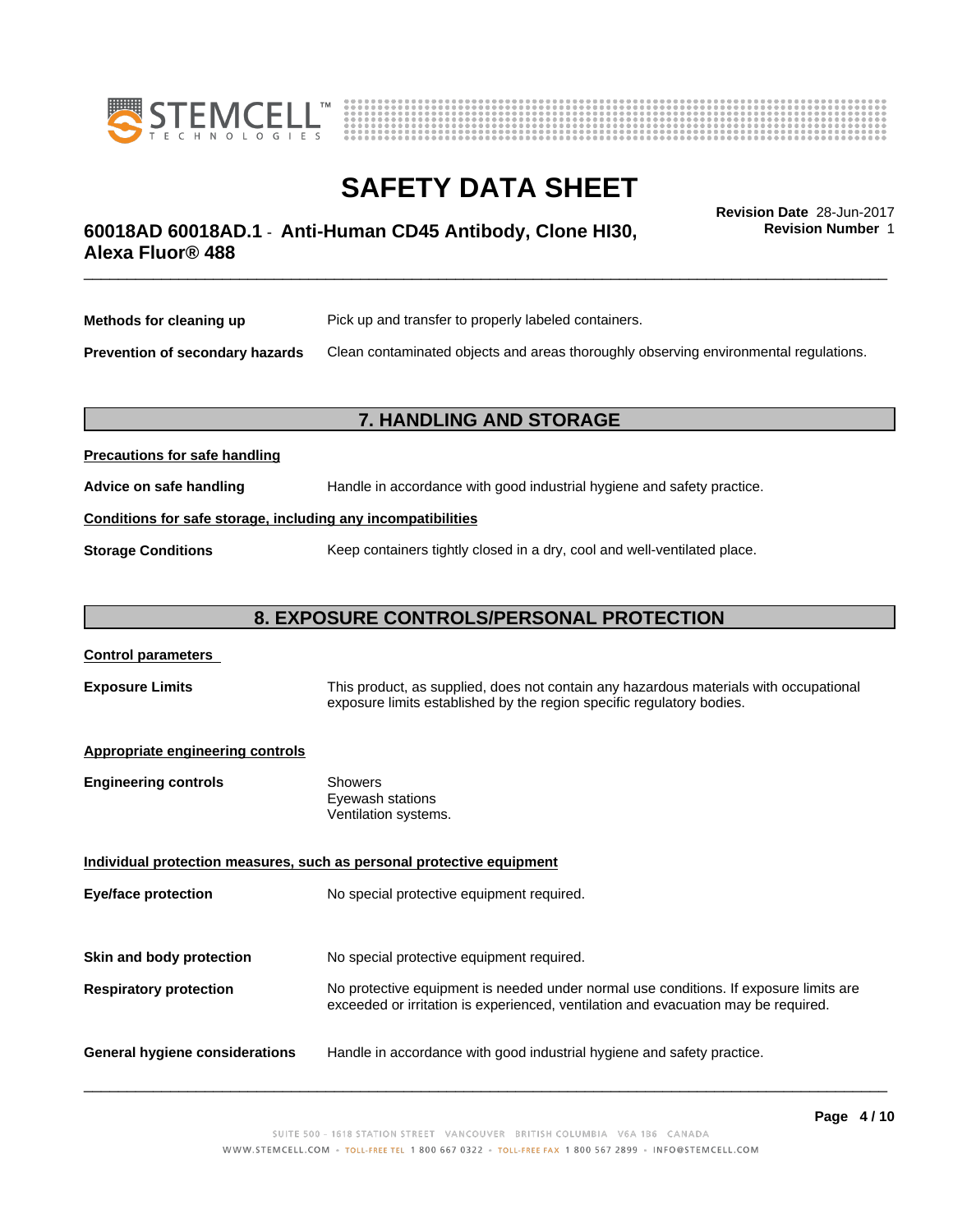



# \_\_\_\_\_\_\_\_\_\_\_\_\_\_\_\_\_\_\_\_\_\_\_\_\_\_\_\_\_\_\_\_\_\_\_\_\_\_\_\_\_\_\_\_\_\_\_\_\_\_\_\_\_\_\_\_\_\_\_\_\_\_\_\_\_\_\_\_\_\_\_\_\_\_\_\_\_\_\_\_\_\_\_\_\_\_\_\_\_\_\_\_\_ **Revision Date** 28-Jun-2017 **60018AD 60018AD.1** - **Anti-Human CD45 Antibody, Clone HI30, Alexa Fluor® 488**

**Revision Number** 1

|                                                       | <b>9. PHYSICAL AND CHEMICAL PROPERTIES</b> |                  |  |
|-------------------------------------------------------|--------------------------------------------|------------------|--|
| Information on basic physical and chemical properties |                                            |                  |  |
| <b>Physical state</b>                                 | Liquid                                     |                  |  |
| Appearance                                            | Clear liquid                               |                  |  |
| Color                                                 | No information available                   |                  |  |
| Odor                                                  | No information available                   |                  |  |
| <b>Odor threshold</b>                                 | No information available                   |                  |  |
| <b>Property</b>                                       | Values                                     | Remarks • Method |  |
| рH                                                    | No data available                          | None known       |  |
| Melting point / freezing point                        | No data available                          | None known       |  |
| <b>Boiling point / boiling range</b>                  | No data available                          | None known       |  |
| <b>Flash point</b>                                    | No data available                          | None known       |  |
| <b>Evaporation rate</b>                               | No data available                          | None known       |  |
| Flammability (solid, gas)                             | No data available                          | None known       |  |
| <b>Flammability Limit in Air</b>                      |                                            | None known       |  |
| <b>Upper flammability limit:</b>                      | No data available                          |                  |  |
| Lower flammability limit:                             | No data available                          |                  |  |
| Vapor pressure                                        | No data available                          | None known       |  |
| <b>Vapor density</b>                                  | No data available                          | None known       |  |
| <b>Relative density</b>                               | No data available                          | None known       |  |
| <b>Water solubility</b>                               | No data available                          | None known       |  |
| Solubility in other solvents                          | No data available                          | None known       |  |
| <b>Partition coefficient</b>                          | No data available                          | None known       |  |
| <b>Autoignition temperature</b>                       | No data available                          | None known       |  |
| <b>Decomposition temperature</b>                      | No data available                          | None known       |  |
| <b>Kinematic viscosity</b>                            | No data available                          | None known       |  |
| <b>Dynamic viscosity</b>                              | No data available                          | None known       |  |
| <b>Explosive properties</b>                           | No information available                   |                  |  |
| <b>Oxidizing properties</b>                           | No information available                   |                  |  |
| <b>Other Information</b>                              |                                            |                  |  |
| <b>Softening point</b>                                | No information available                   |                  |  |
| <b>Molecular weight</b>                               | No information available                   |                  |  |
| <b>Molecular formula</b>                              | No information available                   |                  |  |
| <b>VOC Content (%)</b>                                | No information available                   |                  |  |
| <b>Liquid Density</b>                                 | No information available                   |                  |  |
| <b>Bulk density</b>                                   | No information available                   |                  |  |
|                                                       | <b>10. STABILITY AND REACTIVITY</b>        |                  |  |
| Reactivitv                                            | No information available.                  |                  |  |

**Chemical stability** Stable under normal conditions.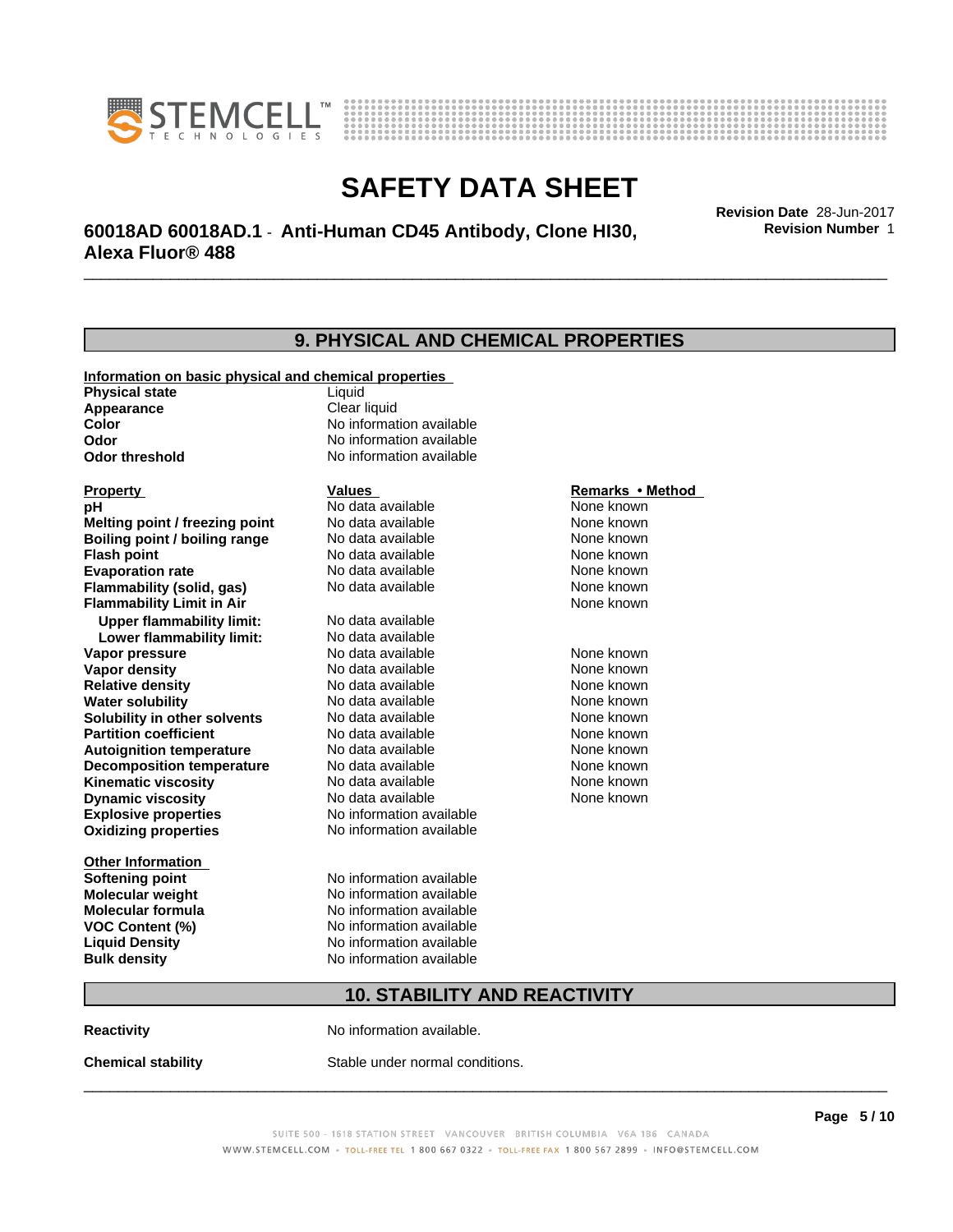



# **SAFETY DATA SHEET**<br>Revision Date 28-Jun-2017

# \_\_\_\_\_\_\_\_\_\_\_\_\_\_\_\_\_\_\_\_\_\_\_\_\_\_\_\_\_\_\_\_\_\_\_\_\_\_\_\_\_\_\_\_\_\_\_\_\_\_\_\_\_\_\_\_\_\_\_\_\_\_\_\_\_\_\_\_\_\_\_\_\_\_\_\_\_\_\_\_\_\_\_\_\_\_\_\_\_\_\_\_\_ **Revision Date** 28-Jun-2017 **60018AD 60018AD.1** - **Anti-Human CD45 Antibody, Clone HI30, Alexa Fluor® 488**

**Revision Number** 1

| <b>Possibility of hazardous reactions</b> None under normal processing. |
|-------------------------------------------------------------------------|
| None known based on information supplied.                               |
| None known based on information supplied.                               |
|                                                                         |

**Hazardous decomposition products** None known based on information supplied.

# **11. TOXICOLOGICAL INFORMATION**

### **Information on likely routes of exposure**

### **Product Information**

| <b>Inhalation</b>                                                            | Specific test data for the substance or mixture is not available. |  |
|------------------------------------------------------------------------------|-------------------------------------------------------------------|--|
| Eye contact                                                                  | Specific test data for the substance or mixture is not available. |  |
| <b>Skin contact</b>                                                          | Specific test data for the substance or mixture is not available. |  |
| Ingestion                                                                    | Specific test data for the substance or mixture is not available. |  |
| Symptoms related to the physical, chemical and toxicological characteristics |                                                                   |  |

**Symptoms** No information available.

**Numerical measures of toxicity**

**Acute toxicity**

**Unknown acute toxicity** 0 % of the mixture consists of ingredient(s) of unknown toxicity

0 % of the mixture consists of ingredient(s) of unknown acute oral toxicity

0 % of the mixture consists of ingredient(s) of unknown acute dermal toxicity

 $0$  % of the mixture consists of ingredient(s) of unknown acute inhalation toxicity (gas)

0 % of the mixture consists of ingredient(s) of unknown acute inhalation toxicity (vapor)

0 % of the mixture consists of ingredient(s) of unknown acute inhalation toxicity (dust/mist)

#### **Delayed and immediate effects as well as chronic effects from short and long-term exposure**

**Skin corrosion/irritation** No information available.

**Serious eye damage/eye irritation** No information available.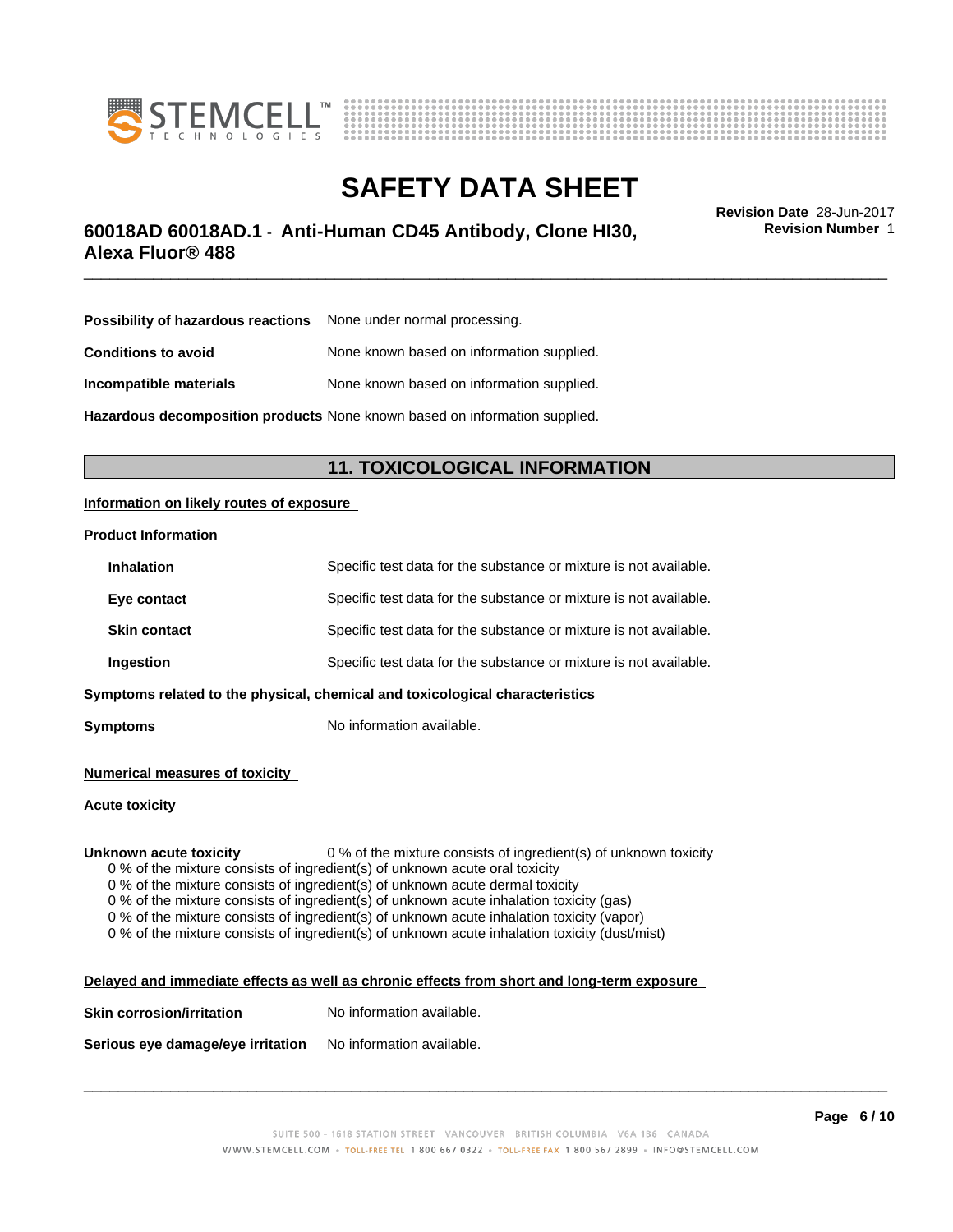



# \_\_\_\_\_\_\_\_\_\_\_\_\_\_\_\_\_\_\_\_\_\_\_\_\_\_\_\_\_\_\_\_\_\_\_\_\_\_\_\_\_\_\_\_\_\_\_\_\_\_\_\_\_\_\_\_\_\_\_\_\_\_\_\_\_\_\_\_\_\_\_\_\_\_\_\_\_\_\_\_\_\_\_\_\_\_\_\_\_\_\_\_\_ **Revision Date** 28-Jun-2017 **60018AD 60018AD.1** - **Anti-Human CD45 Antibody, Clone HI30, Alexa Fluor® 488**

**Respiratory or skin sensitization** No information available. **Germ cell mutagenicity** No information available. **Carcinogenicity** No information available. **Reproductive toxicity** No information available. **STOT** - **single exposure** No information available. **STOT** - **repeated exposure** No information available. **Aspiration hazard** No information available.

# **12. ECOLOGICAL INFORMATION**

| <b>Ecotoxicity</b>            |                                    |
|-------------------------------|------------------------------------|
| Persistence and degradability | No information available.          |
| <b>Bioaccumulation</b>        | There is no data for this product. |
| Other adverse effects         | No information available.          |

# **13. DISPOSAL CONSIDERATIONS**

| Waste treatment methods                |                                                                                                                    |
|----------------------------------------|--------------------------------------------------------------------------------------------------------------------|
| Waste from residues/unused<br>products | Dispose of in accordance with local regulations. Dispose of waste in accordance with<br>environmental legislation. |
| Contaminated packaging                 | Do not reuse empty containers.                                                                                     |
| <b>US EPA Waste Number</b>             | P <sub>105</sub>                                                                                                   |

# **14. TRANSPORT INFORMATION**

**DOT** Not regulated

 $\overline{\phantom{a}}$  ,  $\overline{\phantom{a}}$  ,  $\overline{\phantom{a}}$  ,  $\overline{\phantom{a}}$  ,  $\overline{\phantom{a}}$  ,  $\overline{\phantom{a}}$  ,  $\overline{\phantom{a}}$  ,  $\overline{\phantom{a}}$  ,  $\overline{\phantom{a}}$  ,  $\overline{\phantom{a}}$  ,  $\overline{\phantom{a}}$  ,  $\overline{\phantom{a}}$  ,  $\overline{\phantom{a}}$  ,  $\overline{\phantom{a}}$  ,  $\overline{\phantom{a}}$  ,  $\overline{\phantom{a}}$ 

**Revision Number** 1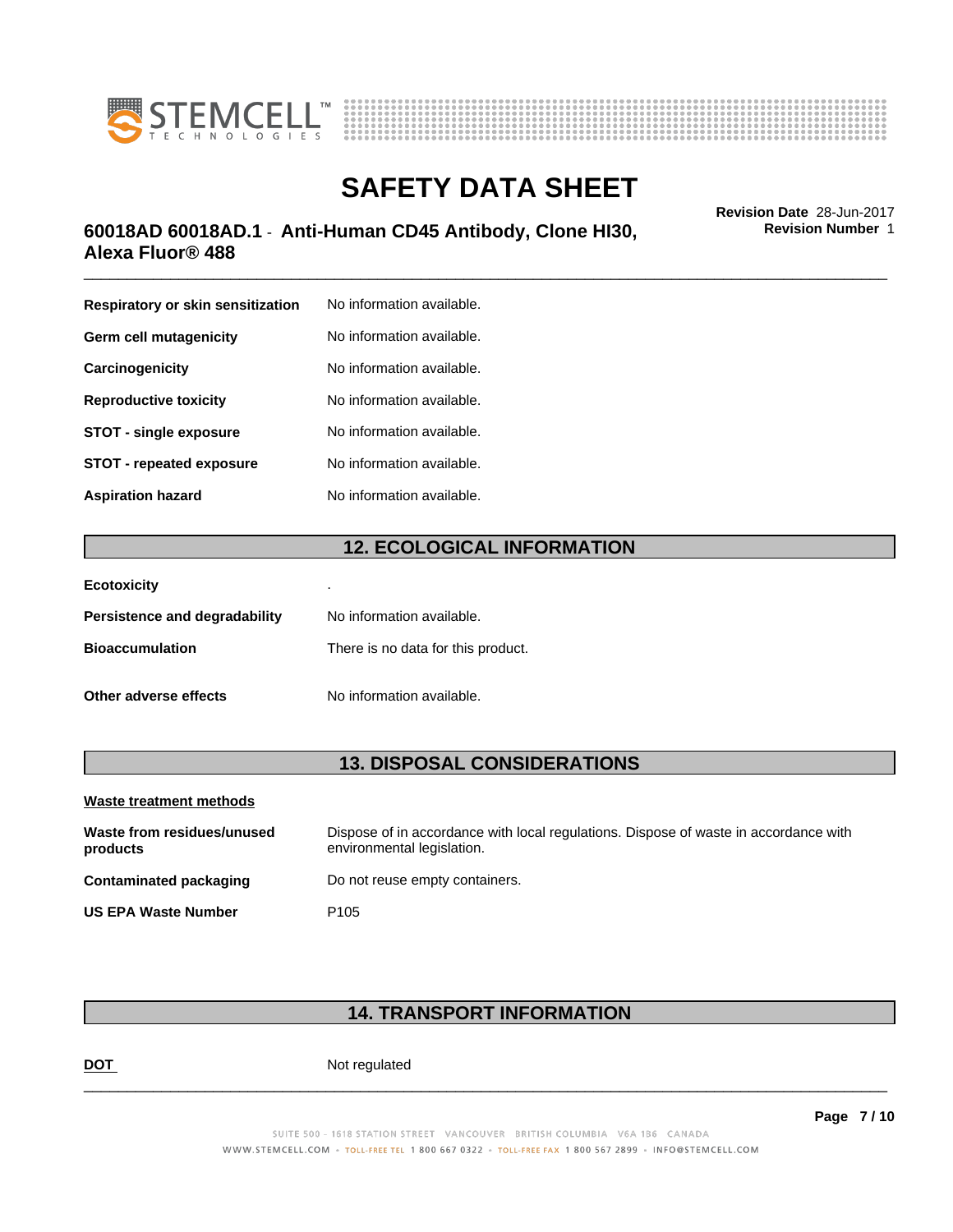



# \_\_\_\_\_\_\_\_\_\_\_\_\_\_\_\_\_\_\_\_\_\_\_\_\_\_\_\_\_\_\_\_\_\_\_\_\_\_\_\_\_\_\_\_\_\_\_\_\_\_\_\_\_\_\_\_\_\_\_\_\_\_\_\_\_\_\_\_\_\_\_\_\_\_\_\_\_\_\_\_\_\_\_\_\_\_\_\_\_\_\_\_\_ **Revision Date** 28-Jun-2017 **60018AD 60018AD.1** - **Anti-Human CD45 Antibody, Clone HI30, Alexa Fluor® 488**

| <b>TDG</b>  | Not regulated |
|-------------|---------------|
| <b>MEX</b>  | Not regulated |
| ICAO (air)  | Not regulated |
| <u>IATA</u> | Not regulated |
| <b>IMDG</b> | Not regulated |
| <b>RID</b>  | Not regulated |
| <b>ADR</b>  | Not regulated |
| ADN         | Not regulated |

**15. REGULATORY INFORMATION**

| International Inventories |                 |
|---------------------------|-----------------|
| <b>TSCA</b>               | Complies        |
| <b>DSL/NDSL</b>           | Complies        |
| <b>EINECS/ELINCS</b>      | Complies        |
| <b>ENCS</b>               | Does not comply |
| <b>IECSC</b>              | Complies        |
| <b>KECL</b>               | Complies        |
| <b>PICCS</b>              | Complies        |
| <b>AICS</b>               | Complies        |

 **Legend:**

 **TSCA** - United States Toxic Substances Control Act Section 8(b) Inventory  **DSL/NDSL** - Canadian Domestic Substances List/Non-Domestic Substances List  **EINECS/ELINCS** - European Inventory of Existing Chemical Substances/European List of Notified Chemical Substances  **ENCS** - Japan Existing and New Chemical Substances  **IECSC** - China Inventory of Existing Chemical Substances  **KECL** - Korean Existing and Evaluated Chemical Substances  **PICCS** - Philippines Inventory of Chemicals and Chemical Substances

 **AICS** - Australian Inventory of Chemical Substances

### **US Federal Regulations**

### **SARA 313**

Section 313 of Title III of the Superfund Amendments and Reauthorization Act of 1986 (SARA). This product does not contain any chemicals which are subject to the reporting requirements of the Act and Title 40 of the Code of Federal Regulations, Part 372.

| <b>SARA 311/312 Hazard Categories</b> |  |
|---------------------------------------|--|
|                                       |  |

**Acute health hazard** No

**Page 8 / 10**

**Revision Number** 1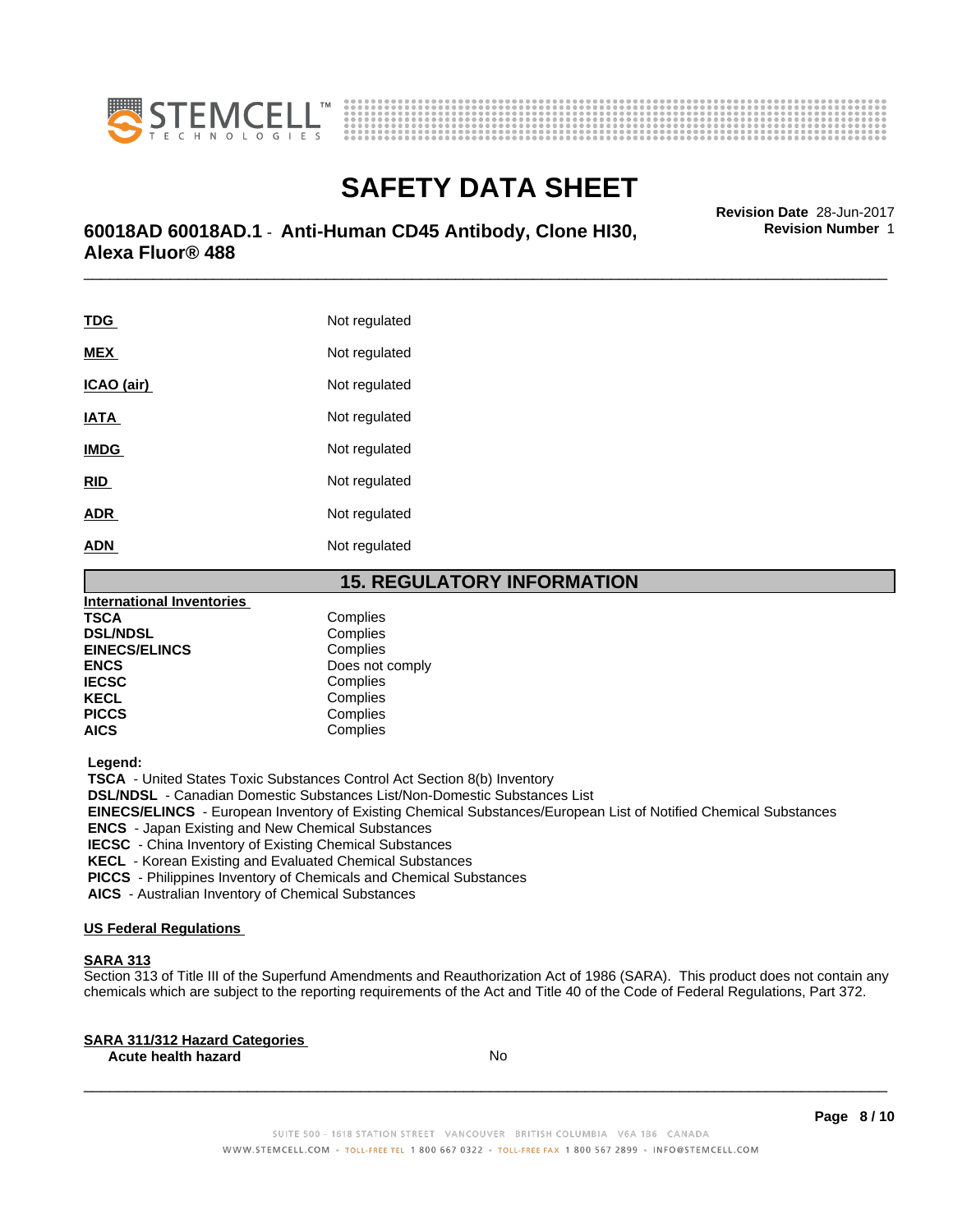



# \_\_\_\_\_\_\_\_\_\_\_\_\_\_\_\_\_\_\_\_\_\_\_\_\_\_\_\_\_\_\_\_\_\_\_\_\_\_\_\_\_\_\_\_\_\_\_\_\_\_\_\_\_\_\_\_\_\_\_\_\_\_\_\_\_\_\_\_\_\_\_\_\_\_\_\_\_\_\_\_\_\_\_\_\_\_\_\_\_\_\_\_\_ **Revision Date** 28-Jun-2017 **60018AD 60018AD.1** - **Anti-Human CD45 Antibody, Clone HI30, Alexa Fluor® 488**

**Revision Number** 1

| <b>Chronic Health Hazard</b>      | N٥ |  |
|-----------------------------------|----|--|
| Fire hazard                       | N٥ |  |
| Sudden release of pressure hazard | N٥ |  |
| <b>Reactive Hazard</b>            | N٥ |  |

### **CWA** (Clean Water Act)

This product does not contain any substances regulated as pollutants pursuant to the Clean Water Act (40 CFR 122.21 and 40 CFR 122.42).

### **CERCLA**

This material, as supplied, does not contain any substances regulated as hazardous substances under the Comprehensive Environmental Response Compensation and Liability Act (CERCLA) (40 CFR 302) or the Superfund Amendments and Reauthorization Act (SARA) (40 CFR 355). There may be specific reporting requirements at the local, regional, or state level pertaining to releases of this material.

### **US State Regulations**

### **California Proposition 65**

This product does not contain any Proposition 65 chemicals.

### **U.S. State Right-to-Know Regulations**

**US State Regulations** This product does not contain any substances regulated by state right-to-know regulations

| Chemical name            | New Jersey | <b>Massachusetts</b> | Pennsylvania |
|--------------------------|------------|----------------------|--------------|
| Water                    |            |                      |              |
| 7732-18-5                |            |                      |              |
| Sodium Phosphate Dibasic |            |                      |              |
| 7558-79-4                |            |                      |              |
| Sodium Azide             |            |                      |              |
| 26628-22-8               |            |                      |              |

### **U.S. EPA Label Information**

**EPA Pesticide Registration Number** Notapplicable

# **16. OTHER INFORMATION, INCLUDING DATE OF PREPARATION OF THE LAST REVISION**

**Prepared By, State Control. STEMCELL Technologies Canada Inc.** Canada Inc.

**Revision Date** 28-Jun-2017